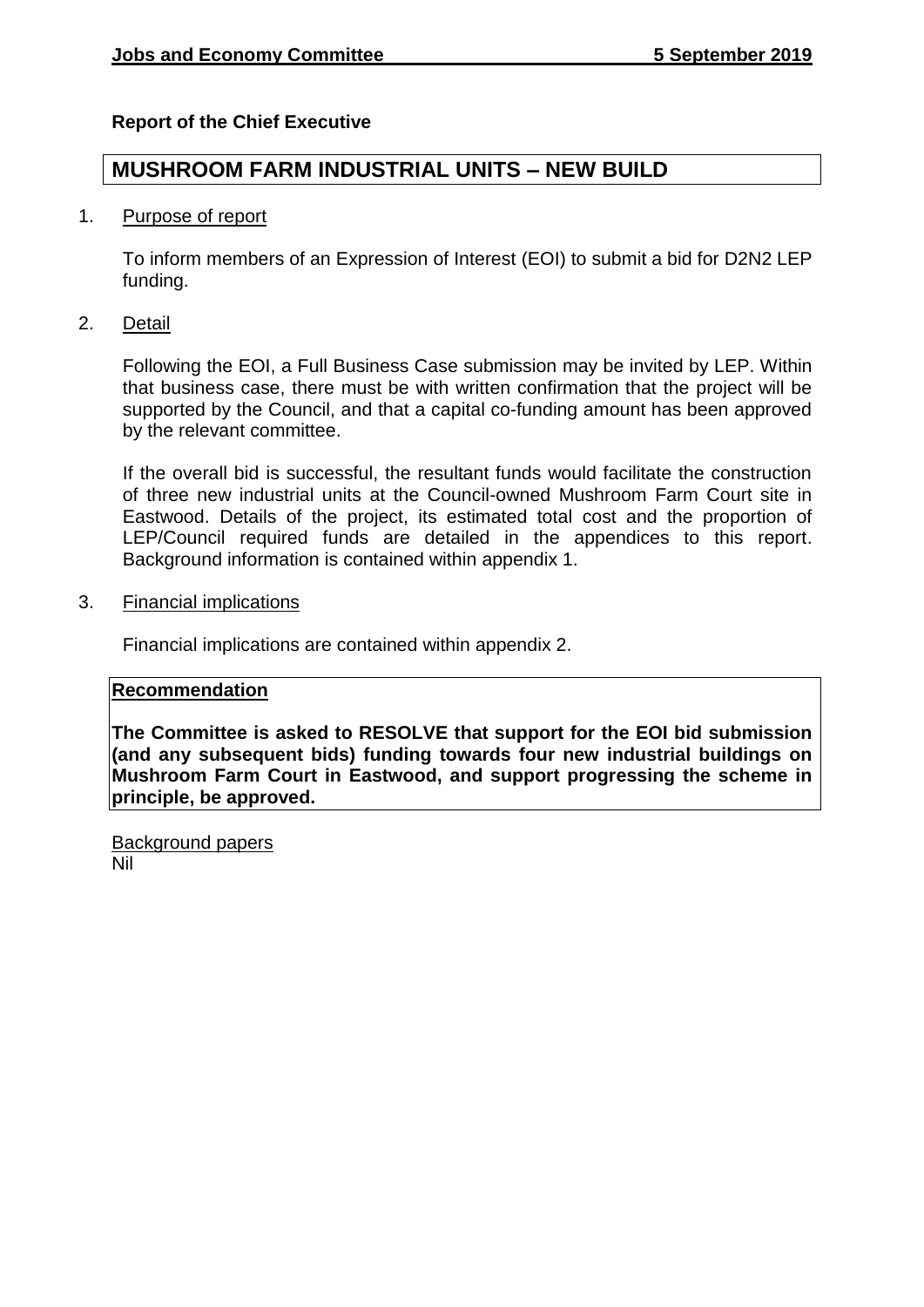## **APPENDIX 1**

## Further Information

The Council own 60 industrial units throughout the Borough with an occupancy rate of 100%. Rents range from £2,500 per annum to £10,000 dependent on the size of the unit. A waiting list of potential tenants for industrial units is held by the Estates department. Currently there are 22 people looking for industrial units in Broxtowe, with 9 waiting for premises in the north of the Borough, 8 for premises in the south and 5 with no preference.

The Council has 41 industrial units that are constructed to a more modern standard, including 7 units currently at Mushroom Farm Court. Demand for this type of unit is high and where a tenant gives notice to vacate, we are able to fill it with the minimum of a void period and in some cases immediately, where new lease negotiations run concurrently with a notice period of the current tenant.

It should also be noted that the Council's Estates team also manages the commercial property at Ashfield District Council, which is to the north of the Mushroom Farm location, with very similar market demand for smaller units. This demonstrates that if additional units are built at the site, there should be no problems in securing rent paying tenants.

Mushroom Farm (built in 1997) comprises 7 units, each approximately 80 square meters in size. The annual rent returns across all 7 units combined is currently £27,800, an average rent of £4,000 pa per unit. This site in particular has been identified as benefitting from sufficient capacity to accommodate an additional 3 similarly sized units, without restricting the right of access or operational capacity for the existing 7 tenants.

The new builds will not only create more industrial floorspace space in the Borough, but also encourage new business and increase rental income. These benefits link into the objectives of the Council's Commercial Strategy, Economic Regeneration Strategy and the Business Strategy. Furthermore, the close alignment to the D2N2's Strategic Economic Plan and emerging Local Industrial Strategy demonstrate a potential to draw down LEP grant support, through co-funding format.

A planning application has already been submitted for these units and tendering for builders to construct the units will take place if the bid is successful.

Other benefits that the new units could provide include:

- An increase in the business rates base;
- Increased employment opportunities;
- Training/skills for the local workforce.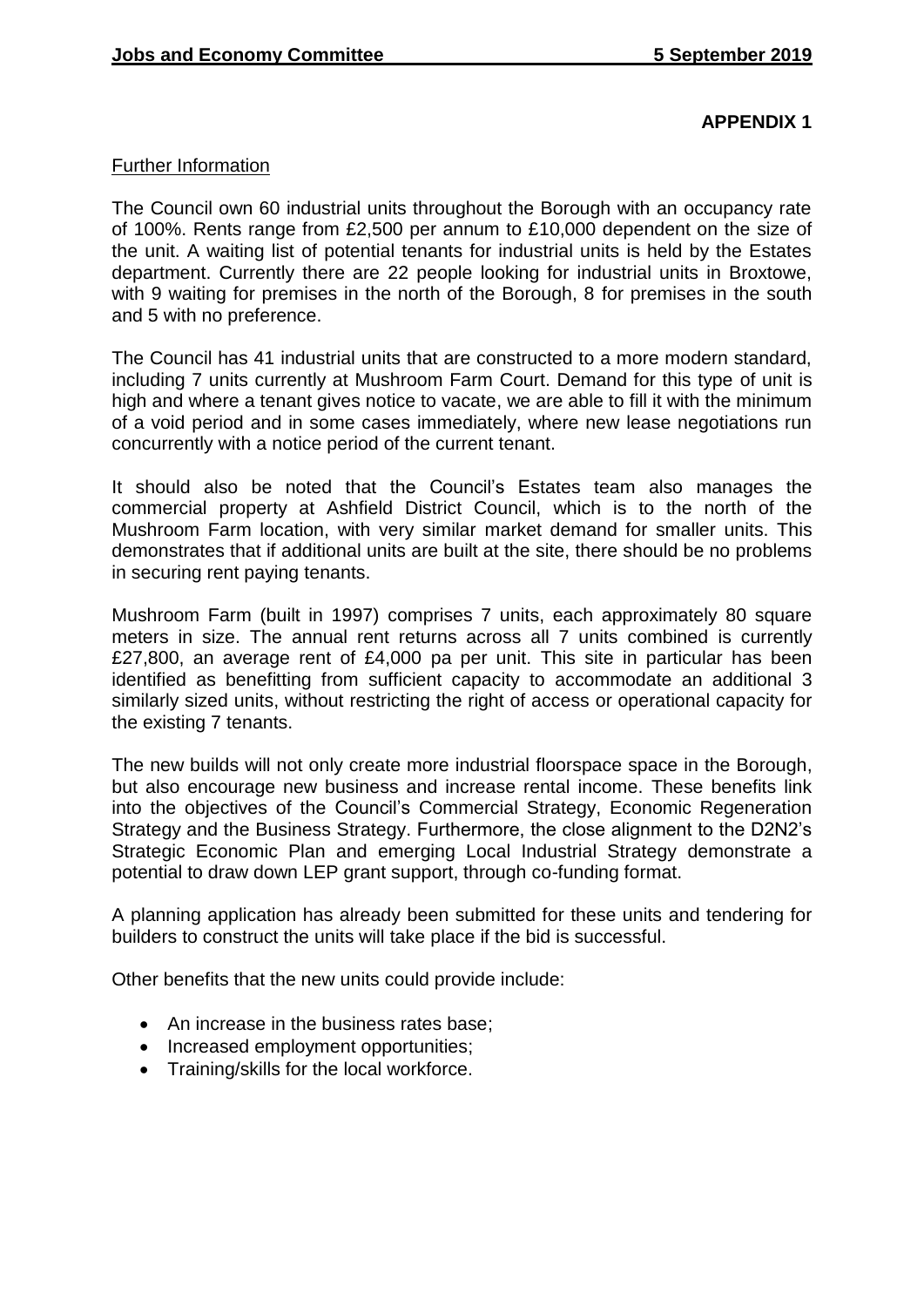## Expenditure and Income for the New Units

| Construction cost (est): | 3 x 80 sq m @ £910 per sq m                                                                                                                                 | £219,000    |
|--------------------------|-------------------------------------------------------------------------------------------------------------------------------------------------------------|-------------|
| Repairs and maintenance: | $3 \times £200 \text{ p/a}$                                                                                                                                 | £600 $p/a$  |
| Additional income:       | 3 units @£4,500 p/a                                                                                                                                         | £13,500 p/a |
| Payback period:          | 16 years without any grant support (but the<br>Council own the freehold of the asset which may<br>be disposed of at any point to recoup the capital<br>sum) |             |

Currently a 16-year payback period is not considered acceptable in financial terms. However, if the Council was able to obtain some LEP funding towards the construction of these units, the scheme quickly becomes viable. The Committee is therefore asked to support a bid for LEP grant funding to support the construction of the additional units.

If the Council are successful in securing grant funding, the payment period of the scheme is reduced to 7 years. Once fully paid back, the majority of the rental income will be surplus (minus any maintenance) which can be used to fund further expansion or go into the General Fund.

Based on the new floorspace amounts, the completed scheme would provide an approximate business rates uplift of £6,500 p/a, of which the Council would receive 40% currently (£2,600) annually. However, this may increase if the business rates share to be retained by the local authorities is increased to 75% in the future, which is currently being proposed.

#### Grant Submission Amount

Based on a variety of factors and the current LEP funding available, the Council is likely to apply for a maximum of £124,000 in funding to assist in the delivery of the new industrial units and the resultant 14 FTE posts. The LEP will need to demonstrate increased value for money with any remaining money spent, based on their current programme's new job output (under target), by supporting select projects with the most lucrative £ per job funding ratios going forward. This essentially 'caps' any grant amount the Council could apply for.